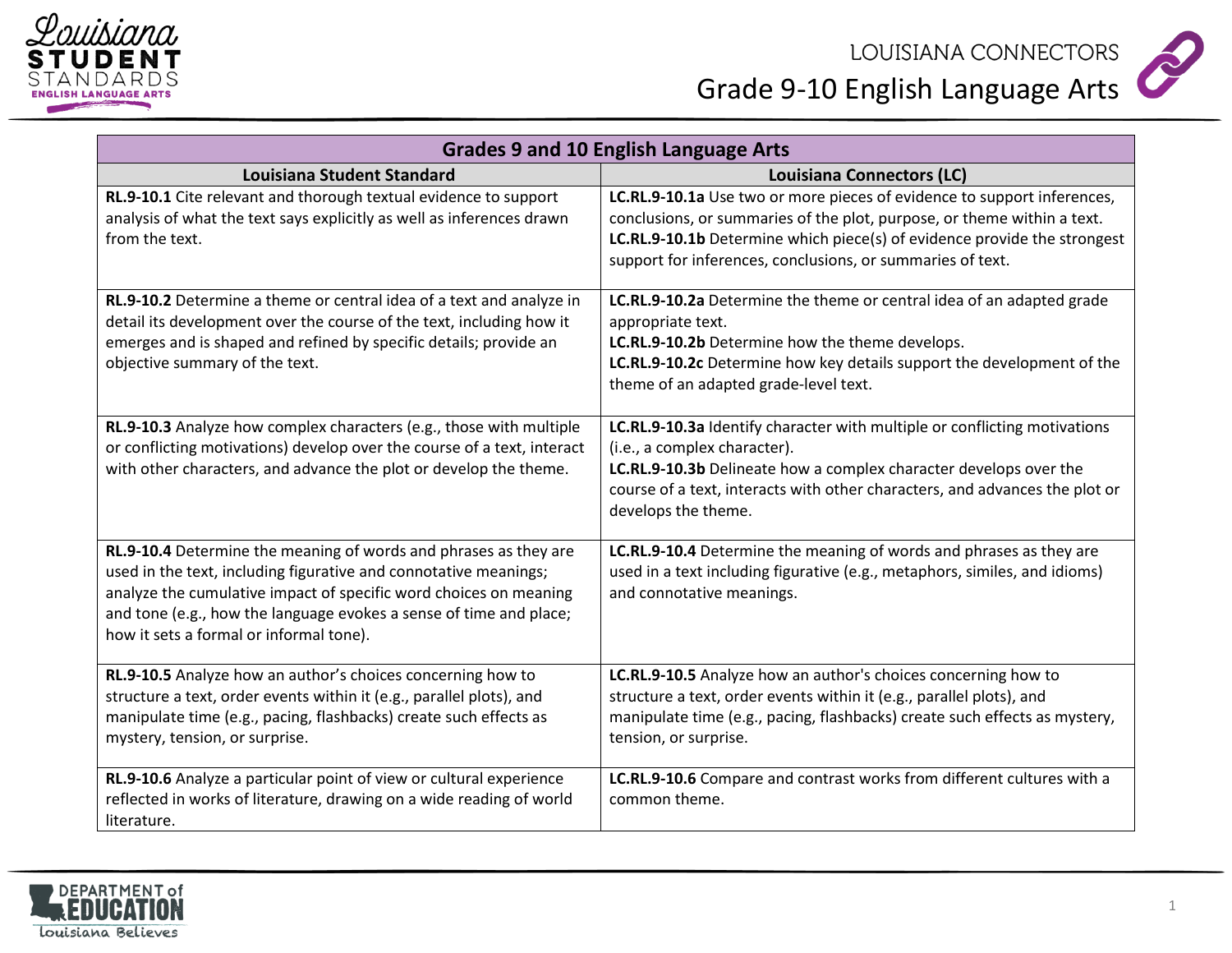



| <b>Grades 9 and 10 English Language Arts</b>                                                                                                                                                                                                                                                                                                                                                                                   |                                                                                                                                                                                                                                                                                                                        |
|--------------------------------------------------------------------------------------------------------------------------------------------------------------------------------------------------------------------------------------------------------------------------------------------------------------------------------------------------------------------------------------------------------------------------------|------------------------------------------------------------------------------------------------------------------------------------------------------------------------------------------------------------------------------------------------------------------------------------------------------------------------|
| <b>Louisiana Student Standard</b>                                                                                                                                                                                                                                                                                                                                                                                              | Louisiana Connectors (LC)                                                                                                                                                                                                                                                                                              |
|                                                                                                                                                                                                                                                                                                                                                                                                                                |                                                                                                                                                                                                                                                                                                                        |
| RL.9-10.7 Analyze the representation of a subject or a key scene in<br>two different artistic mediums, including what is emphasized or<br>absent in each treatment (e.g., Auden's "Musée des Beaux Arts" and<br>Breughel's Landscape with the Fall of Icarus)                                                                                                                                                                  | LC.RL.9-10.7 Analyze the representation of a subject or a key scene in two<br>different artistic mediums, including what is absent in each treatment.                                                                                                                                                                  |
| <b>RL.9-10.8</b> (Not applicable to literature) <sup>1</sup>                                                                                                                                                                                                                                                                                                                                                                   |                                                                                                                                                                                                                                                                                                                        |
| RL.9-10.9 Analyze how an author draws on and transforms source<br>material in a specific work (e.g., how Shakespeare treats a theme or<br>topic from Ovid or the Bible or how a later author draws on a play by<br>Shakespeare).                                                                                                                                                                                               | LC.RL.9-10.9 Analyze how an author draws on source material in a specific<br>work (e.g., how Shakespeare treats a theme or topic from Ovid or the<br>Bible or how a later author draws on a play by Shakespeare).                                                                                                      |
| RL.9-10.10 By the end of grade 9, read and comprehend literature,<br>including stories, dramas, and poems, in the grades 9-10 text<br>complexity band proficiently, with scaffolding as needed at the high<br>end of the range.<br>By the end of grade 10, read and comprehend literature, including<br>stories, dramas, and poems, at the high end of the grades 9-10 text<br>complexity band independently and proficiently. | LC.RL.9-10.10a Read or be read to a variety of literary texts or adapted<br>texts including historical novels, classical dramas or plays, poetry, novels<br>written by international authors, and fiction.<br>LC.RL.9-10.10b Use strategies to derive meaning from a variety of print<br>and non-print literary texts. |
| RI.9-10.1 Cite relevant and thorough textual evidence to support<br>analysis of what the text says explicitly as well as inferences drawn<br>from the text.                                                                                                                                                                                                                                                                    | LC.RI.9-10.1a Use two or more pieces of evidence to support inferences,<br>conclusions, or summaries.<br><b>LC.RI.9-10.1b</b> Determine which piece(s) of evidence provide the strongest<br>support for inferences, conclusions, or summaries in a text.                                                               |

<sup>&</sup>lt;sup>1</sup> Standard 8 specifically addresses arguments of nonfiction text. Since Reading Literature is fictional text, a placeholder, "Not Applicable for Literature," has been placed by that standard. This standard is present in the non-fiction section.



 $\overline{a}$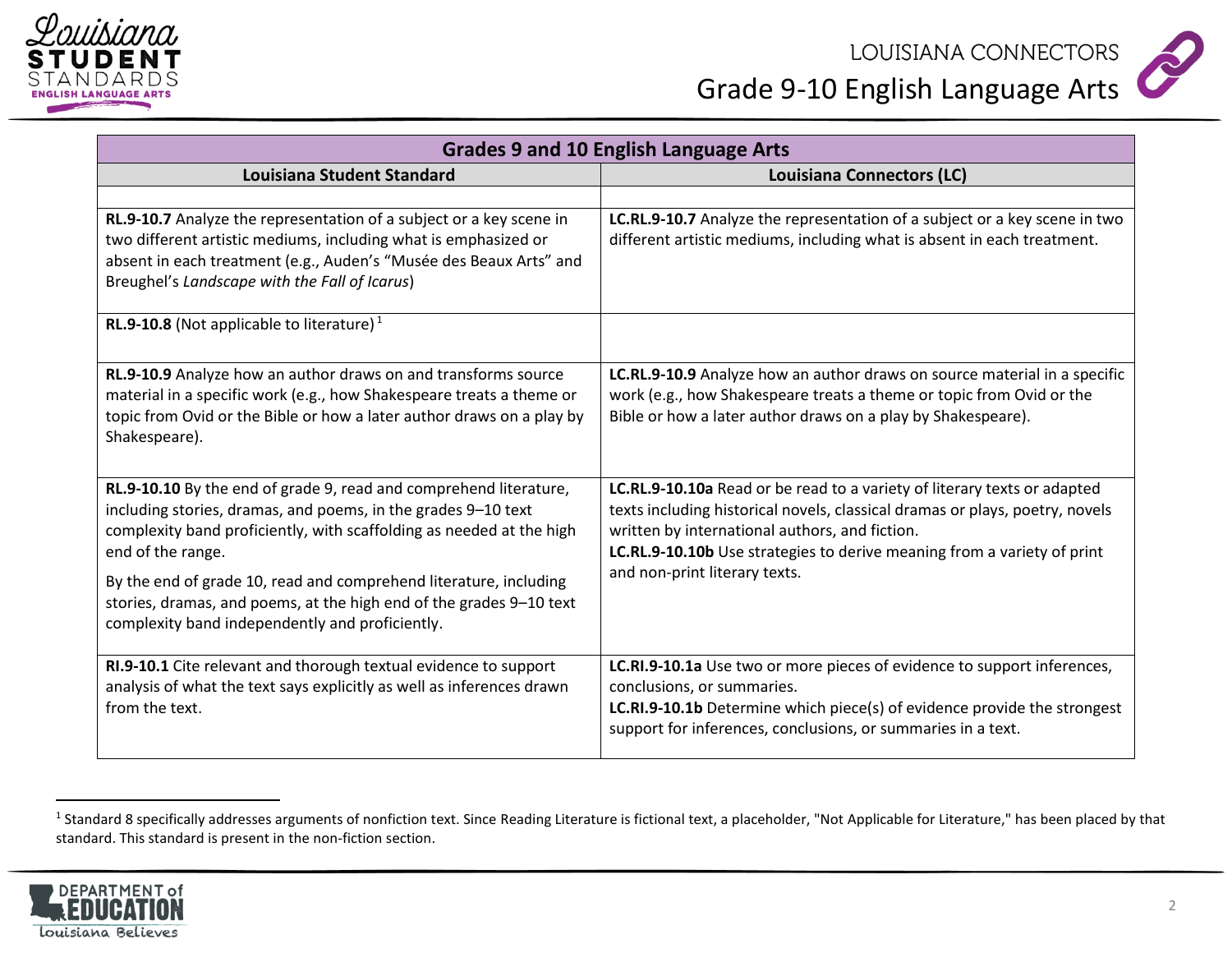



| <b>Grades 9 and 10 English Language Arts</b>                                                                                                                                                                                                                                                                     |                                                                                                                                                                                                                                                                                                                 |
|------------------------------------------------------------------------------------------------------------------------------------------------------------------------------------------------------------------------------------------------------------------------------------------------------------------|-----------------------------------------------------------------------------------------------------------------------------------------------------------------------------------------------------------------------------------------------------------------------------------------------------------------|
| <b>Louisiana Student Standard</b>                                                                                                                                                                                                                                                                                | Louisiana Connectors (LC)                                                                                                                                                                                                                                                                                       |
| RI.9-10.2 Determine a central idea of a text and analyze its<br>development over the course of the text, including how it emerges<br>and is shaped and refined by specific details; provide an objective<br>summary of the text.                                                                                 | LC.RI.9-10.2a Determine the central idea of a text.<br>LC.RI.9-10.2b Determine how the central idea develops.<br>LC.RI.9-10.2c Determine how key details support the development of the<br>central idea of a text.<br>LC.RI.9-10.2d Create an objective summary of a text.                                      |
| RI.9-10.3 Analyze how the author unfolds an analysis or series of<br>ideas or events, including the order in which the points are made,<br>how they are introduced and developed, and the connections that<br>are drawn between them.                                                                            | LC.RI.9-10.3a Analyze key points throughout a text to determine the<br>organizational pattern or text structure.<br>LC.RI.9-10.3b Identify connections between key points.                                                                                                                                      |
| RI.9-10.4 Determine the meaning of words and phrases as they are<br>used in a text, including figurative, connotative, and technical<br>meanings; analyze the cumulative impact of specific word choices on<br>meaning and tone (e.g., how the language of a court opinion differs<br>from that of a newspaper). | LC.RI.9-10.4a Determine the meaning of words and phrases as they are<br>used in a text including figurative (e.g., metaphors, similes, and idioms)<br>and connotative meanings.<br>LC.RI.9-10.4b Analyze the use of figurative, connotative or technical terms<br>on the meaning or tone of text.               |
| RI.9-10.5 Analyze in detail how an author's ideas or claims are<br>developed and refined by particular sentences, paragraphs, or larger<br>portions of a text (e.g., a section or chapter).                                                                                                                      | LC.RI.9-10.5a Analyze in detail how an author's ideas or claims are<br>developed.<br>LC.RI.9-10.5b Identify key sentences or paragraphs that support claims.                                                                                                                                                    |
| RI.9-10.6 Determine an author's point of view or purpose in a text<br>and analyze how an author uses rhetoric to advance that point of<br>view or purpose.                                                                                                                                                       | LC.RI.9-10.6a Determine the author's point of view or purpose in a text.<br>LC.RI.9-10.6b Determine/identify the specific language/words that the<br>author uses to advance the point of view or purpose.<br>LC.RI.9-10.6c Develop and explain ideas for why authors made specific<br>word choices within text. |
| RI.9-10.7 Analyze various accounts of a subject told in different<br>mediums (e.g., a person's life story in both print and multimedia),<br>determining which details are emphasized in each account.                                                                                                            | LC.RI.9-10.7 Analyze various accounts of a subject told in different<br>mediums (e.g., a person's life story in both print and multimedia),<br>determining which details are emphasized in each account.                                                                                                        |

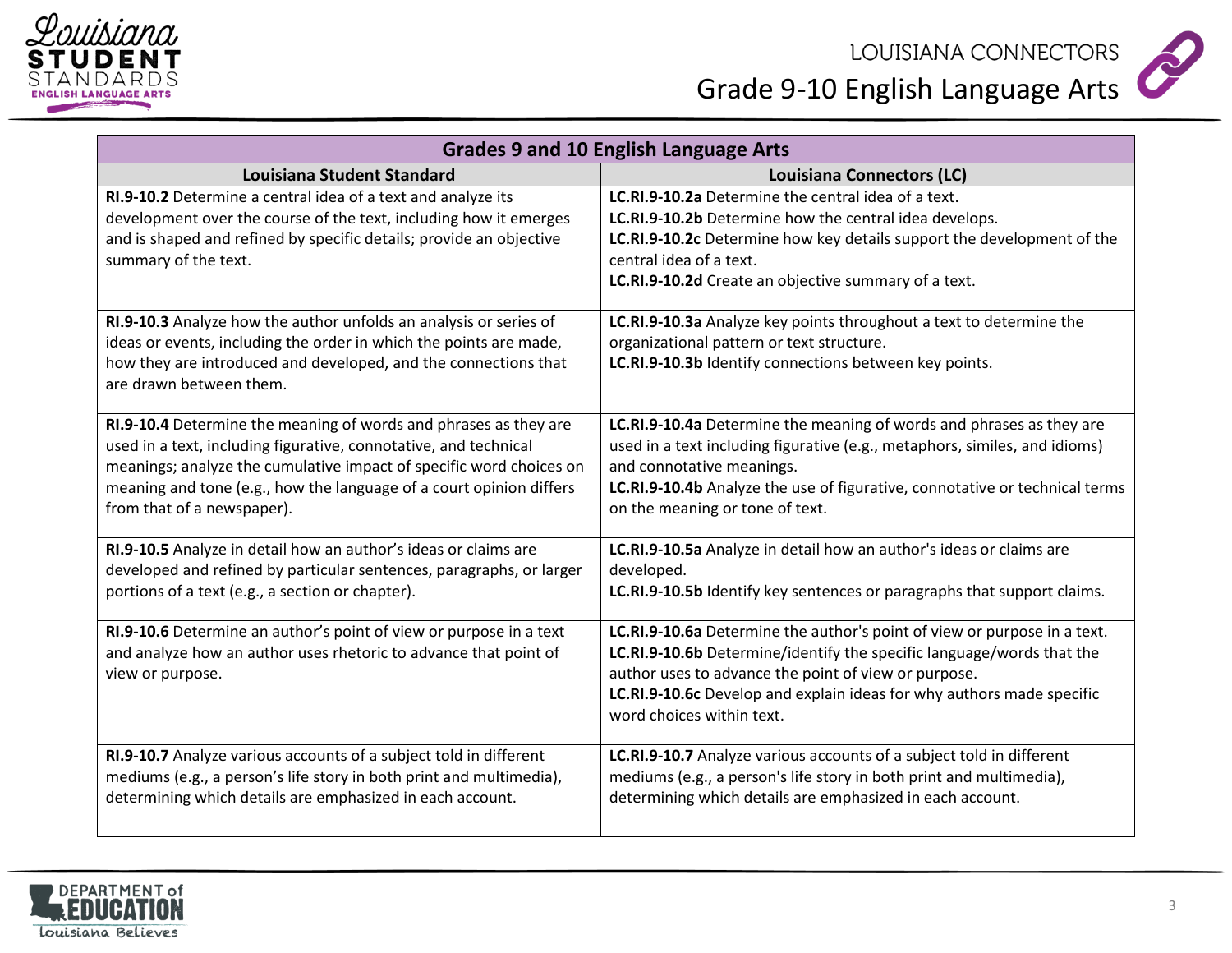



| <b>Grades 9 and 10 English Language Arts</b>                                                                                                                                                                                                                                                                                                                    |                                                                                                                                                                                                                                                                                                                                                                                                                                                                                                                                               |
|-----------------------------------------------------------------------------------------------------------------------------------------------------------------------------------------------------------------------------------------------------------------------------------------------------------------------------------------------------------------|-----------------------------------------------------------------------------------------------------------------------------------------------------------------------------------------------------------------------------------------------------------------------------------------------------------------------------------------------------------------------------------------------------------------------------------------------------------------------------------------------------------------------------------------------|
| <b>Louisiana Student Standard</b>                                                                                                                                                                                                                                                                                                                               | <b>Louisiana Connectors (LC)</b>                                                                                                                                                                                                                                                                                                                                                                                                                                                                                                              |
| RI.9-10.8 Delineate and evaluate the argument and specific claims in<br>a text, assessing whether the reasoning is valid and the evidence is<br>relevant and sufficient; identify false statements and fallacious<br>reasoning.                                                                                                                                 | LC.RI.9-10.8a Identify claims and arguments made by the author.<br>LC.RI.9-10.8b Delineate/trace the author's argument and specific claims.<br>LC.RI.9-10.8c Evaluate the argument/claims that the author makes to<br>determine if the statements are true or false.<br>LC.RI.9-10.8d Delineate the argument and specific claims in two or more<br>texts on related topics.<br>LC.RI.9-10.8e Assess the validity of the arguments across texts on related<br>topics.                                                                          |
| RI.9-10.9 Analyze seminal U.S. documents of historical and literary<br>significance (e.g., Washington's Farewell Address, the Gettysburg<br>Address, Roosevelt's Four Freedoms speech, King's "Letter from<br>Birmingham Jail"), including how they address related themes and<br>concepts.                                                                     | LC.RI.9-10.9a Identify central ideas and concepts in seminal U.S.<br>documents of historical and literary significance (e.g., Washington's<br>Farewell Address, the Gettysburg Address, Roosevelt's Four Freedoms<br>speech, King's "Letter from Birmingham Jail").<br>LC.RI.9-10.9b Analyze how seminal U.S. documents of historical and<br>literary significance (e.g., Washington's Farewell Address, the Gettysburg<br>Address, Roosevelt's Four Freedoms speech, King's "Letter from<br>Birmingham Jail") address similar central ideas. |
| RI.9-10.10 By the end of grade 9, read and comprehend literary<br>nonfiction in the grades 9-10 text complexity band proficiently, with<br>scaffolding as needed at the high end of the range.<br>By the end of grade 10, read and comprehend literary nonfiction at<br>the high end of the grades 9-10 text complexity band independently<br>and proficiently. | LC.RI.9-10.10a Read or be read to a variety of informational texts or<br>adapted texts.<br>LC.RI.9-10.10b Read challenging grade-level informational texts.<br>LC.RI.9-10.10c Use a variety of strategies to derive meaning from a variety<br>print and non-print informational texts.                                                                                                                                                                                                                                                        |
| W.9-10.1 Write arguments to support claims in an analysis of<br>substantive topics or texts, using valid reasoning and relevant and<br>sufficient evidence.<br>a. Introduce precise claim(s), distinguish the claim(s) from<br>alternate or opposing claims, and create an organization that                                                                    | LC.W.9-10.1a Introduce claim(s) for an argument that reflects knowledge<br>of the topic.<br>LC.W.9-10.1b Identify claim(s) from alternate or opposing claims(s) in<br>writing.                                                                                                                                                                                                                                                                                                                                                                |

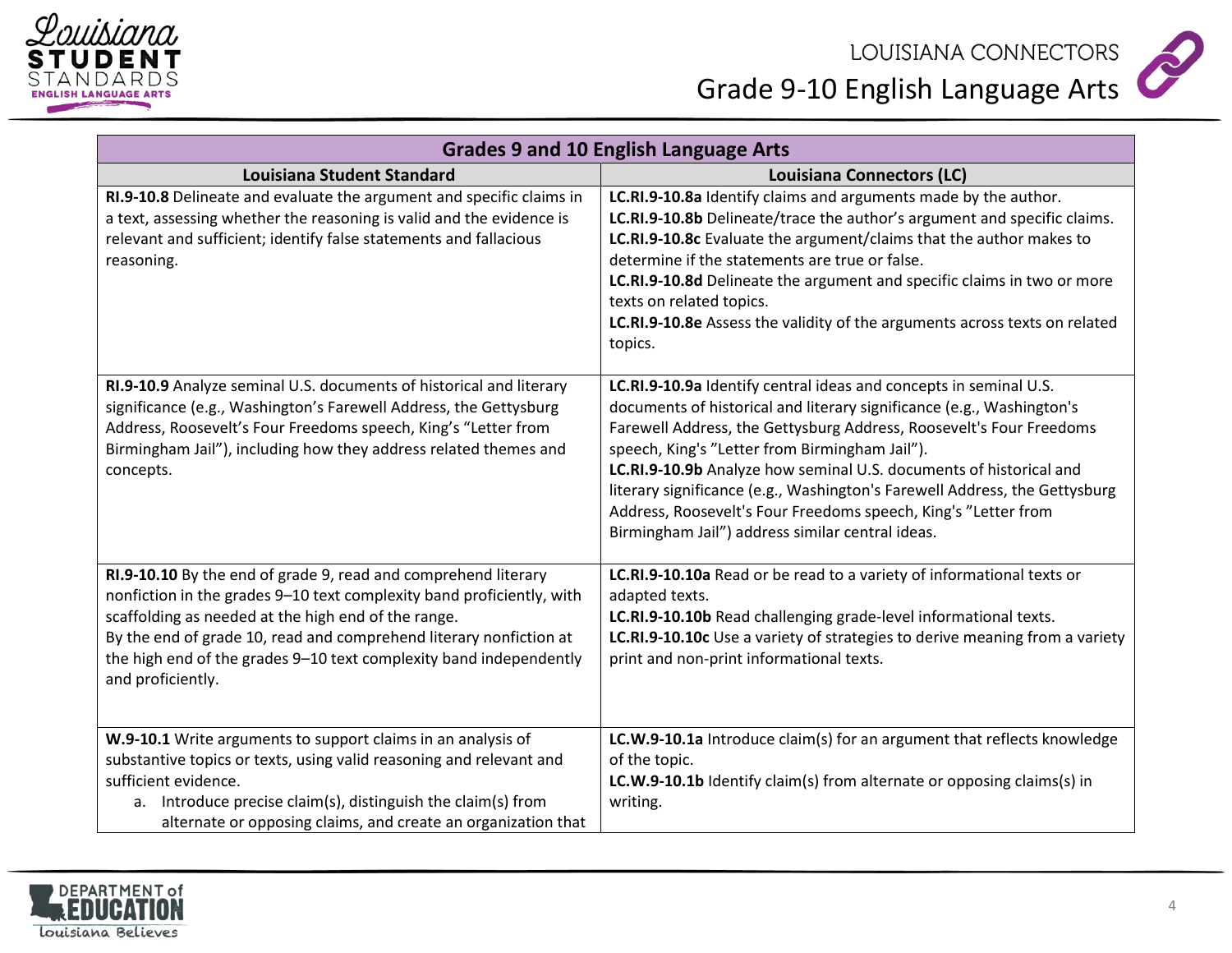



|    | <b>Grades 9 and 10 English Language Arts</b>                                                                                                                                                                                        |                                                                                                                                                                                                                    |  |
|----|-------------------------------------------------------------------------------------------------------------------------------------------------------------------------------------------------------------------------------------|--------------------------------------------------------------------------------------------------------------------------------------------------------------------------------------------------------------------|--|
|    | <b>Louisiana Student Standard</b>                                                                                                                                                                                                   | Louisiana Connectors (LC)                                                                                                                                                                                          |  |
| b. | establishes clear relationships among claim(s), counterclaims,<br>reasons, and evidence.<br>Develop claim(s) and counterclaims fairly, supplying evidence                                                                           | LC.W.9-10.1c Create an organizational structure which develops<br>relationships among claim(s), reasons, and evidence (e.g., introduce<br>claims, distinguish supporting and opposing claims and relevant evidence |  |
|    | for each while pointing out the strengths and limitations of<br>both in a manner that anticipates the audience's knowledge<br>level and concerns.                                                                                   | for each, provide conclusion).<br>LC.W.9-10.1d Identify specific evidence for claim(s) and counterclaim(s).<br><b>LC.W.9-10.1e</b> Develop clear claim(s) with specific evidence for a topic or                    |  |
| c. | Use words, phrases, and clauses to link the major sections of<br>the text, create cohesion, and clarify the relationships<br>between claim(s) and reasons, between reasons and<br>evidence, and between claim(s) and counterclaims. | text.<br>LC.W.9-10.1f Use words, phrases, and clauses to create cohesion within<br>writing.                                                                                                                        |  |
| d. | Establish and maintain a formal style and objective tone while<br>attending to the norms and conventions of the discipline in<br>which they are writing.                                                                            | LC.W.9-10.1g Use words, phrases, and clauses to clarify the relationship<br>among claims, counterclaims, reasons, and evidence.<br>LC.W.9-10.1h Maintain a consistent style and voice.                             |  |
| e. | Provide a concluding statement or section that follows from<br>and supports the argument presented.                                                                                                                                 | LC.W.9-10.1i Provide a concluding statement or section that supports the<br>argument presented by stating the significance of the claim.                                                                           |  |
|    | W.9-10.2 Write informative/explanatory texts to examine and convey                                                                                                                                                                  | LC.W.9-10.2a Produce an informative/explanatory permanent product                                                                                                                                                  |  |
|    | complex ideas, concepts, and information clearly and accurately                                                                                                                                                                     | which has an introduction that clearly previews information to follow                                                                                                                                              |  |
|    | through the effective selection, organization, and analysis of content.                                                                                                                                                             | about a topic.                                                                                                                                                                                                     |  |
|    | a. Introduce a topic; organize complex ideas, concepts, and<br>information to make important connections and distinctions;<br>include formatting (e.g., headings), graphics (e.g., figures,                                         | LC.W.9-10.2b Create an organizational structure (e.g., cause/effect,<br>compare/contrast, descriptions and examples) that groups information<br>logically to support the stated topic.                             |  |
|    | tables), and multimedia when useful to aiding<br>comprehension.                                                                                                                                                                     | LC.W.9-10.2c Develop the topic (i.e., add additional information related to<br>the topic) with relevant facts, extended definitions, concrete details,                                                             |  |
| b. | Develop the topic with well-chosen, relevant, and sufficient<br>facts, extended definitions, concrete details, quotations, or                                                                                                       | quotations, or other information and examples appropriate for the<br>audience.                                                                                                                                     |  |
|    | other information and examples appropriate to the<br>audience's knowledge of the topic.                                                                                                                                             | LC.W.9-10.2d Use transitional words, phrases, and clauses that connect<br>ideas and create cohesion.                                                                                                               |  |
| c. | Use appropriate and varied transitions to link the major                                                                                                                                                                            | LC.W.9-10.2e Use precise language and domain-specific vocabulary to                                                                                                                                                |  |
|    | sections of the text, create cohesion, and clarify the                                                                                                                                                                              | manage the complexity of the topic.                                                                                                                                                                                |  |
|    | relationships among complex ideas and concepts.                                                                                                                                                                                     | LC.W.9-10.2f Maintain a consistent style and voice.                                                                                                                                                                |  |

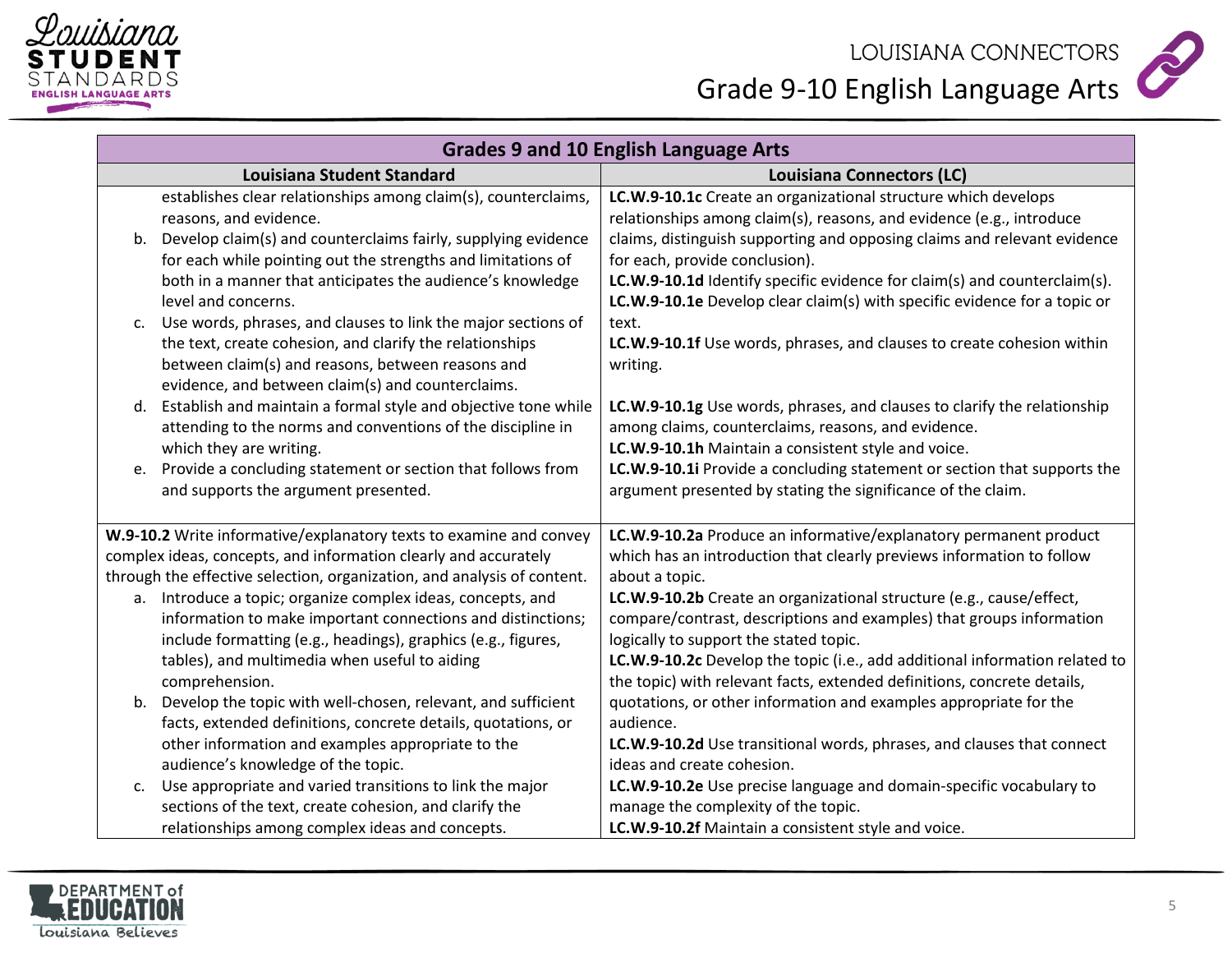



| <b>Grades 9 and 10 English Language Arts</b>                                                                                                                                                                                                                       |                                                                                                                                                                                                                                             |  |
|--------------------------------------------------------------------------------------------------------------------------------------------------------------------------------------------------------------------------------------------------------------------|---------------------------------------------------------------------------------------------------------------------------------------------------------------------------------------------------------------------------------------------|--|
| <b>Louisiana Student Standard</b>                                                                                                                                                                                                                                  | <b>Louisiana Connectors (LC)</b>                                                                                                                                                                                                            |  |
| d. Use precise language and domain-specific vocabulary to<br>manage the complexity of the topic.<br>Establish and maintain a formal style and objective tone while<br>e.<br>attending to the norms and conventions of the discipline in<br>which they are writing. | LC.W.9-10.2g Provide a concluding statement or section that follows from<br>and supports the information or explanation presented.                                                                                                          |  |
| Provide a concluding statement or section that follows from<br>f.<br>and supports the information or explanation presented (e.g.,<br>articulating implications or the significance of the topic).                                                                  |                                                                                                                                                                                                                                             |  |
| W.9-10.3 Write narratives to develop real or imagined experiences or<br>events using effective technique, well-chosen details, and well-<br>structured event sequences.                                                                                            | LC.W.9-10.3a Produce a narrative permanent product which engages and<br>orients the reader by setting out a problem, situation, or observation and<br>establishes one or multiple point(s) of view.                                         |  |
| a. Engage and orient the reader by setting out a problem,<br>situation, or observation, establishing one or multiple point(s)<br>of view, and introducing a narrator and/or characters; create<br>a smooth progression of experiences or events.                   | LC.W.9-10.3b Sequence events so that they build on one another to<br>create a smooth progression of experiences or events.<br>LC.W.9-10.3c Include plot and pacing techniques (e.g., flashback,<br>foreshadowing, suspense) as appropriate. |  |
| b. Use narrative techniques, such as dialogue, pacing,<br>description, reflection, and multiple plot lines, to develop<br>experiences, mood, tone, events, and/or characters.                                                                                      | LC.W.9-10.3d Include dialogue that advances the plot or theme (e.g.,<br>reveals character motivations, feelings, thoughts, how a character has<br>changed perspectives).                                                                    |  |
| Use a variety of techniques to sequence events so that they<br>c.<br>build on one another to create a coherent whole.                                                                                                                                              | LC.W.9-10.3e Use precise words and phrases, telling details, and sensory<br>language to convey a vivid picture of the experiences, events, setting,                                                                                         |  |
| d. Use precise words and phrases, telling details, and sensory<br>language to convey a vivid picture of the experiences, events,<br>setting, and/or characters.                                                                                                    | and/or characters.<br>LC.W.9-10.3f Provide a conclusion that follows from and reflects on what<br>is experienced, observed, or resolved over the course of the narrative.                                                                   |  |
| Provide a conclusion (when appropriate to the genre) that<br>e.<br>follows from and reflects on what is experienced, observed,<br>or resolved over the course of the narrative.                                                                                    |                                                                                                                                                                                                                                             |  |
| W.9-10.4 Produce clear and coherent writing in which the<br>development, organization, and style are appropriate to task,<br>purpose, and audience.                                                                                                                | LC.W.9-10.4 Produce a clear, coherent permanent product that is<br>appropriate to the specific task (e.g., topic or text), purpose (e.g., to<br>persuade or inform), or audience (e.g., reader).                                            |  |

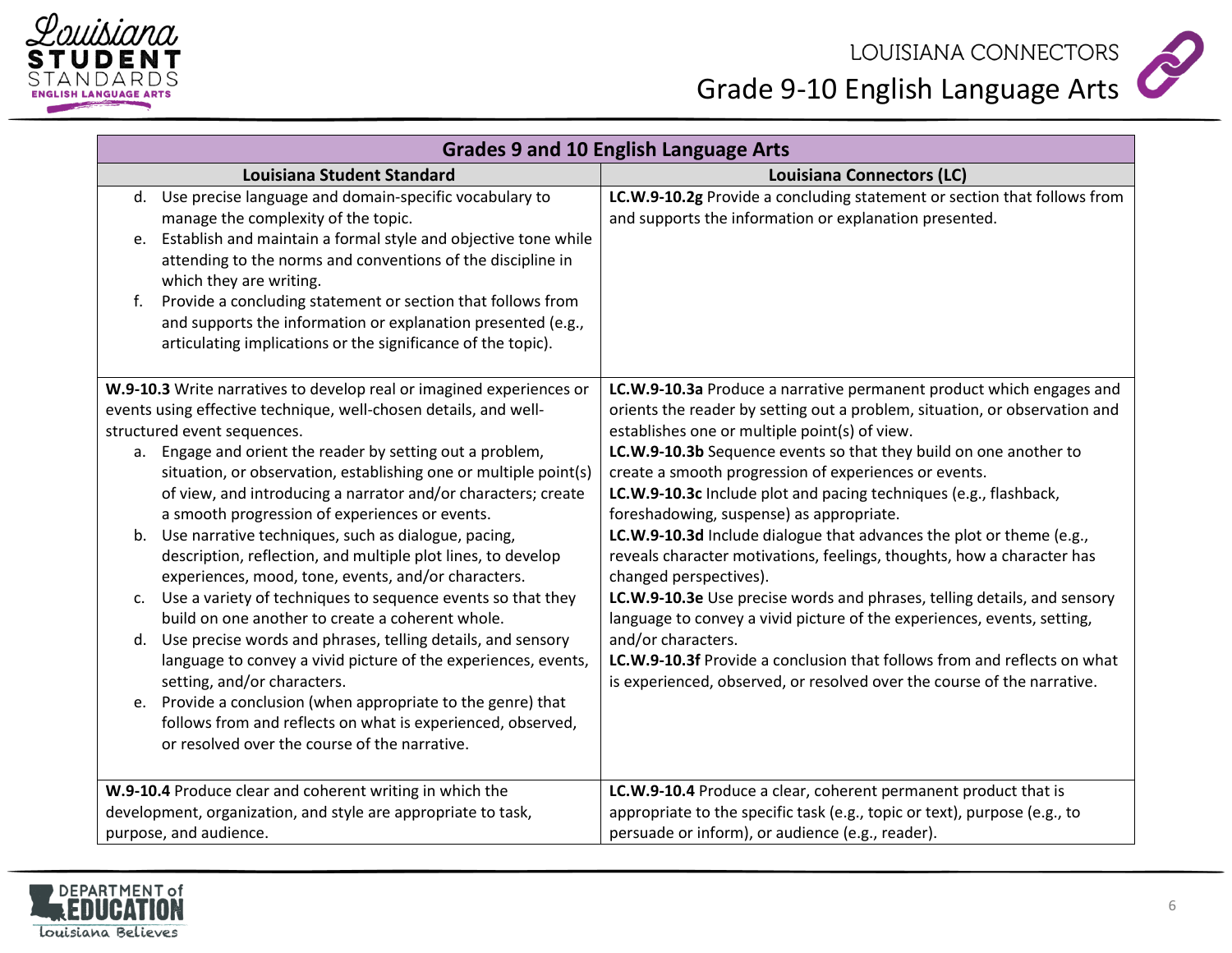



| <b>Grades 9 and 10 English Language Arts</b>                                                                                                                                                                                                                                                                                                                                                                       |                                                                                                                                                                                                                                                                                                                                                                                                                                                                                                     |
|--------------------------------------------------------------------------------------------------------------------------------------------------------------------------------------------------------------------------------------------------------------------------------------------------------------------------------------------------------------------------------------------------------------------|-----------------------------------------------------------------------------------------------------------------------------------------------------------------------------------------------------------------------------------------------------------------------------------------------------------------------------------------------------------------------------------------------------------------------------------------------------------------------------------------------------|
| <b>Louisiana Student Standard</b>                                                                                                                                                                                                                                                                                                                                                                                  | <b>Louisiana Connectors (LC)</b>                                                                                                                                                                                                                                                                                                                                                                                                                                                                    |
|                                                                                                                                                                                                                                                                                                                                                                                                                    |                                                                                                                                                                                                                                                                                                                                                                                                                                                                                                     |
| W.9-10.5 Develop and strengthen writing as needed by planning,<br>revising, editing, rewriting, or trying a different approach, focusing on<br>addressing what is most significant for a specific purpose and<br>audience.                                                                                                                                                                                         | LC.W.9-10.5a Develop a plan for permanent products (e.g., brainstorm<br>topics, select a topic, gather information, create a draft) focused on a<br>specific purpose and audience.<br>LC.W.9-10.5b Strengthen writing by revising and editing (e.g., review a<br>permanent product, strengthen informative/explanatory permanent<br>products by adding examples, use parallel structure correctly).                                                                                                 |
| W.9-10.6 Use technology, including the Internet, to produce, publish,<br>and update individual or shared writing products, taking advantage of<br>technology's capacity to link to other information and to display<br>information flexibly and dynamically.                                                                                                                                                       | LC.W.9-10.6 Use technology to produce and publish permanent products<br>(e.g., use the Internet to gather information; use word processing to<br>generate and collaborate on permanent products).                                                                                                                                                                                                                                                                                                   |
| W.9-10.7 Conduct short as well as more sustained research projects<br>to answer a question (including a self-generated question) or solve a<br>problem; narrow or broaden the inquiry when appropriate;<br>synthesize multiple sources on the subject, demonstrating<br>understanding of the subject under investigation.                                                                                          | LC.W.9-10.7 Follow steps to complete a short or sustained research<br>project to build knowledge on a topic or text, answer a question and/or<br>solve a problem (e.g., determine topic, locate information on a topic,<br>organize information related to the topic, draft a permanent product).                                                                                                                                                                                                   |
| W.9-10.8 Gather relevant information from multiple authoritative<br>sources, using advanced searches effectively; assess the strengths<br>and limitations of each source in terms of the task, purpose, and<br>audience; integrate information into the text selectively to maintain<br>the flow of ideas, avoiding plagiarism and overreliance on any one<br>source and following a standard format for citation. | LC.W.9-10.8a Gather relevant information (e.g., highlight in text, quote or<br>paraphrase from text or discussion) from authoritative print and/or digital<br>sources relevant to a topic or stated claim.<br>LC.W.9-10.8b Integrate information presented by others into permanent<br>products while avoiding plagiarism.<br>LC.W.9-10.8c Use a standard format to write citations.<br>LC.W.9-10.8d Provide a bibliography for sources that contributed to the<br>creation of a permanent product. |
| W.9-10.9 Draw relevant evidence from grade-appropriate literary or<br>informational texts to support analysis, reflection, and research.                                                                                                                                                                                                                                                                           | LC.W.9-10.9 Provide evidence from grade-appropriate literary or<br>informational texts to support analysis, reflection, and research.                                                                                                                                                                                                                                                                                                                                                               |

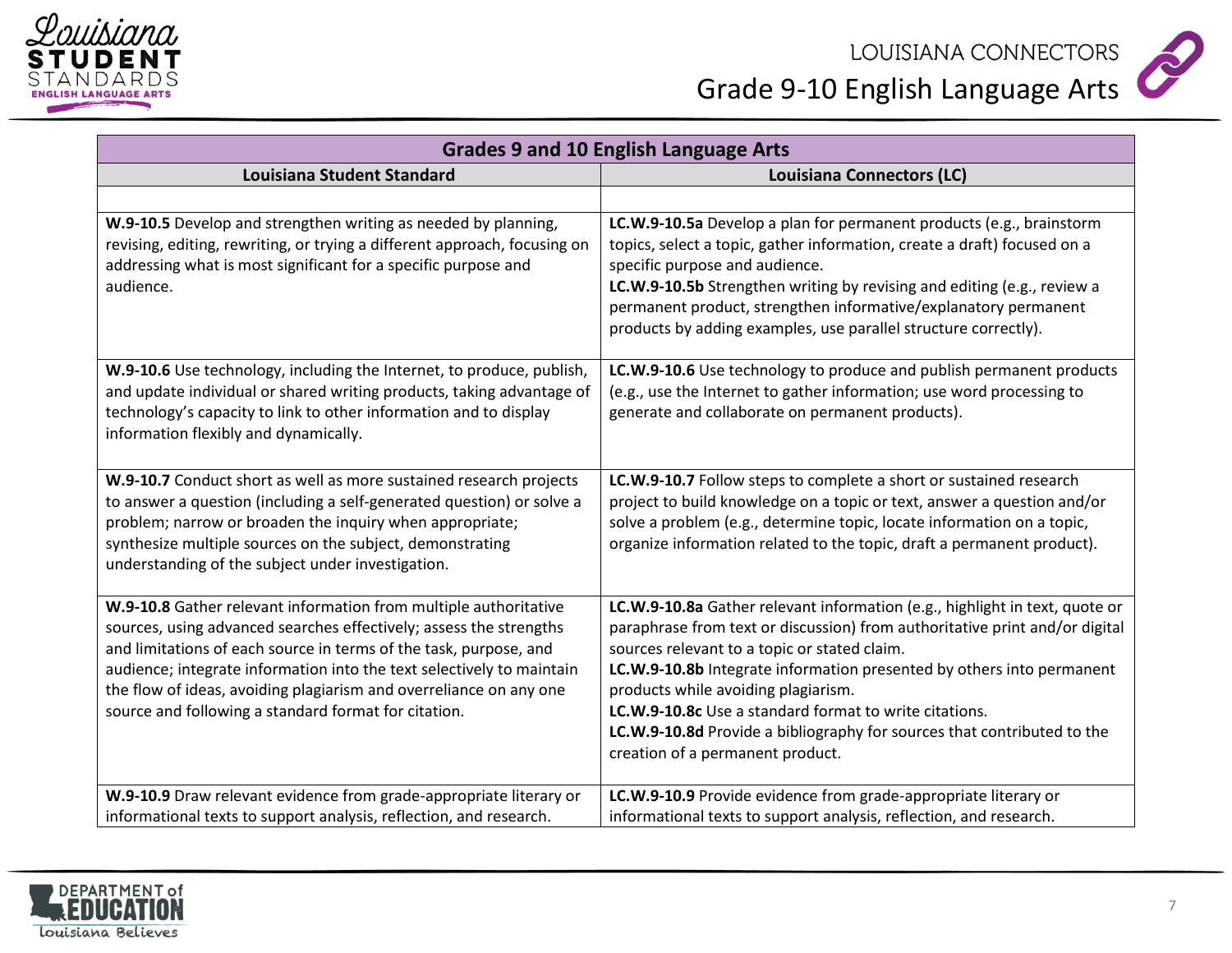



| <b>Grades 9 and 10 English Language Arts</b>                                                                                                                                                                                                                                                                                                                                                                                                                                                                                                                                                 |                                                                                                                                                                                                                                                                          |  |
|----------------------------------------------------------------------------------------------------------------------------------------------------------------------------------------------------------------------------------------------------------------------------------------------------------------------------------------------------------------------------------------------------------------------------------------------------------------------------------------------------------------------------------------------------------------------------------------------|--------------------------------------------------------------------------------------------------------------------------------------------------------------------------------------------------------------------------------------------------------------------------|--|
| <b>Louisiana Student Standard</b>                                                                                                                                                                                                                                                                                                                                                                                                                                                                                                                                                            | <b>Louisiana Connectors (LC)</b>                                                                                                                                                                                                                                         |  |
| a. Apply grades 9-10 Reading standards to literature (e.g.,<br>"Analyze how an author draws on and transforms source<br>material in a specific work [e.g., how Shakespeare treats a<br>theme or topic from Ovid or the Bible or how a later author<br>draws on a play by Shakespeare]").<br>b. Apply grades 9-10 Reading standards to literary nonfiction<br>(e.g., "Delineate and evaluate the argument and specific<br>claims in a text, assessing whether the reasoning is valid and<br>the evidence is relevant and sufficient; identify false<br>statements and fallacious reasoning"). |                                                                                                                                                                                                                                                                          |  |
| W.9-10.10 Write routinely over extended time frames (time for<br>research, reflection, and revision) and shorter time frames (a single<br>sitting or a day or two) for a range of tasks, purposes, and audiences.                                                                                                                                                                                                                                                                                                                                                                            | No Louisiana Connectors written for this standard                                                                                                                                                                                                                        |  |
| SL.9-10.1 Initiate and participate effectively in a range of<br>collaborative discussions (one-on-one, in groups, and teacher-led)<br>with diverse partners on grades 9-10 topics, texts, and issues,                                                                                                                                                                                                                                                                                                                                                                                        | LC.SL.9-10.1a Work with peers to set rules for collegial discussions and<br>decision-making.<br>LC.SL.9-10.1b Actively seek the ideas or opinions of others in a discussion                                                                                              |  |
| building on others' ideas and expressing their own clearly and                                                                                                                                                                                                                                                                                                                                                                                                                                                                                                                               | on a given topic or text.                                                                                                                                                                                                                                                |  |
| persuasively.                                                                                                                                                                                                                                                                                                                                                                                                                                                                                                                                                                                | LC.SL.9-10.1c Engage appropriately in discussion with others who have a                                                                                                                                                                                                  |  |
| a. Come to discussions prepared, having read and researched<br>material under study; explicitly draw on that preparation by<br>referring to evidence from texts and other research on the<br>topic or issue to stimulate a thoughtful, well-reasoned<br>exchange of ideas.                                                                                                                                                                                                                                                                                                                   | diverse or divergent perspective.<br>LC.SL.9-10.1d Clarify, verify, or challenge ideas and conclusions within a<br>discussion on a given topic or text.<br>LC.SL.9-10.1e Summarize points of agreement and disagreement within a<br>discussion on a given topic or text. |  |
| b. Work with peers to set rules for collegial discussions and<br>decision-making (e.g., informal consensus, taking votes on<br>key issues, presentation of alternate views), clear goals and<br>deadlines, and individual roles as needed.                                                                                                                                                                                                                                                                                                                                                   | LC.SL.9-10.1f Use evidence and reasoning presented in discussion on topic<br>or text to make new connections with own view or understanding.                                                                                                                             |  |
| Propel conversations by posing and responding to questions<br>c.<br>that relate the current discussion to broader themes or larger                                                                                                                                                                                                                                                                                                                                                                                                                                                           |                                                                                                                                                                                                                                                                          |  |

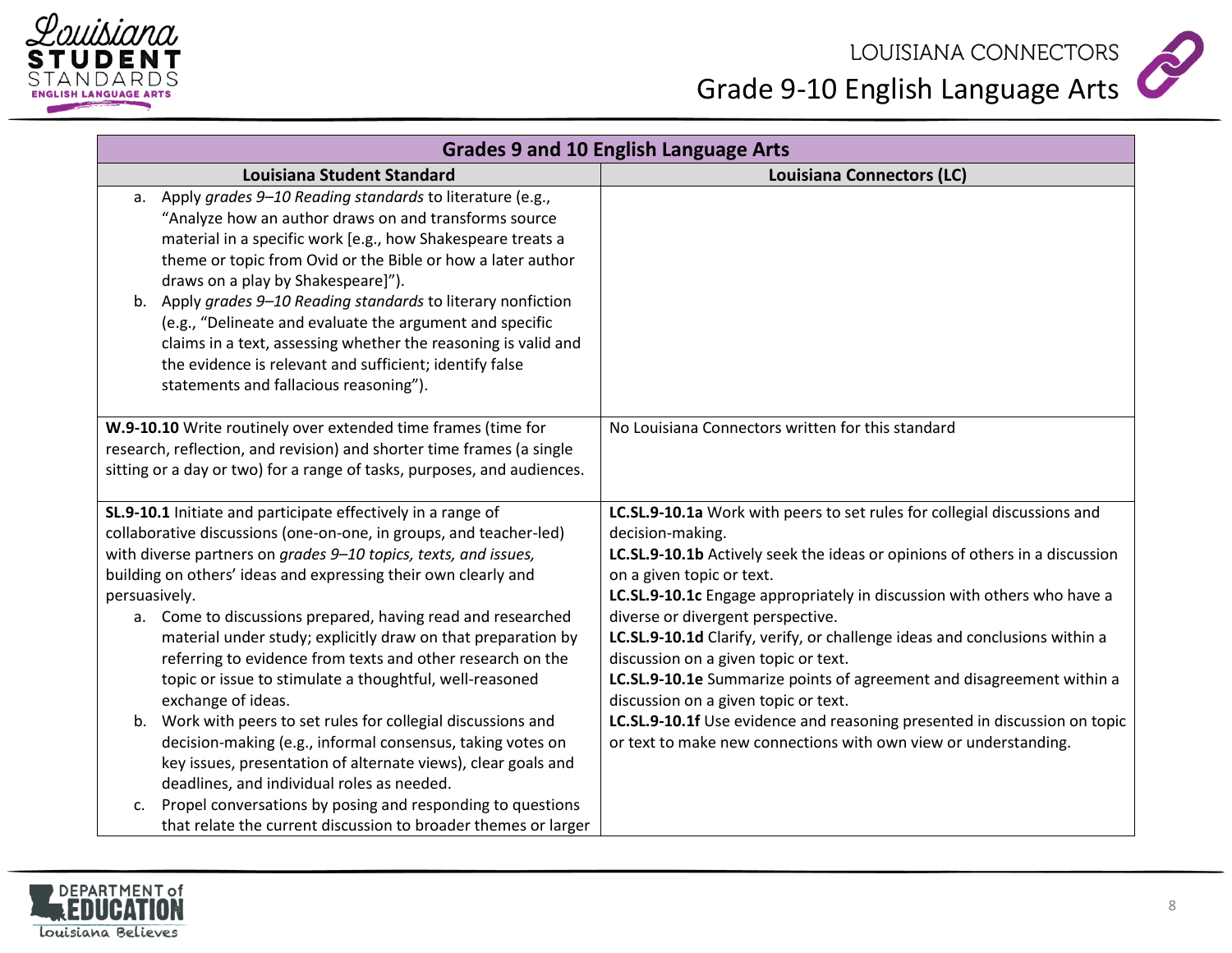



| <b>Grades 9 and 10 English Language Arts</b>                                                                                                                                                                                                                                                                                                                                             |                                                                                                                                                                                                                                                                                                                                                         |
|------------------------------------------------------------------------------------------------------------------------------------------------------------------------------------------------------------------------------------------------------------------------------------------------------------------------------------------------------------------------------------------|---------------------------------------------------------------------------------------------------------------------------------------------------------------------------------------------------------------------------------------------------------------------------------------------------------------------------------------------------------|
| Louisiana Student Standard                                                                                                                                                                                                                                                                                                                                                               | <b>Louisiana Connectors (LC)</b>                                                                                                                                                                                                                                                                                                                        |
| ideas; actively incorporate others into the discussion; and<br>clarify, verify, or challenge ideas and conclusions.<br>d. Respond thoughtfully to diverse perspectives, summarize<br>points of agreement and disagreement, and, when<br>warranted, qualify or justify their own views and<br>understanding and make new connections in light of the<br>evidence and reasoning presented. |                                                                                                                                                                                                                                                                                                                                                         |
| SL.9-10.2 Integrate multiple sources of information presented in<br>diverse media or formats (e.g., visually, quantitatively, orally)<br>evaluating the credibility and accuracy of each source.                                                                                                                                                                                         | LC.SL.9-10.2 Analyze credibility of sources and accuracy of information<br>presented in social media regarding a given topic or text.                                                                                                                                                                                                                   |
| SL.9-10.3 Evaluate a speaker's point of view, reasoning, and use of<br>evidence and rhetoric, identifying any fallacious reasoning or<br>exaggerated or distorted evidence.                                                                                                                                                                                                              | LC.SL.9-10.3a Determine the speaker's point of view or purpose in a text.<br>LC.SL.9-10.3b Determine what arguments the speaker makes.<br>LC.SL.9-10.3c Evaluate the evidence used to make the argument.<br>LC.SL.9-10.3d Evaluate a speaker's point of view, reasoning, and use of<br>evidence for false statements, faulty reasoning or exaggeration. |
| SL.9-10.4 Present information, findings, and supporting evidence<br>clearly, concisely, and logically such that listeners can follow the line<br>of reasoning and the organization, development, substance, and style<br>are appropriate to purpose, audience, and task.                                                                                                                 | LC.SL.9-10.4 Report on a topic, using a logical sequence of ideas,<br>appropriate facts and relevant, and descriptive details which support the<br>main ideas.                                                                                                                                                                                          |
| SL.9-10.5 Make strategic use of digital media (e.g., textual, graphical,<br>audio, visual, and interactive elements) in presentations to enhance<br>understanding of findings, reasoning, and evidence and to add<br>interest.                                                                                                                                                           | LC.SL.9-10.5 Include digital or multimedia components and visual displays<br>in presentations to clarify claims and findings and emphasize salient<br>points.                                                                                                                                                                                           |
| SL.9-10.6 Adapt speech to a variety of contexts, audiences, and tasks,<br>demonstrating command of formal English when indicated or<br>appropriate.                                                                                                                                                                                                                                      | No Louisiana Connectors written for this standard                                                                                                                                                                                                                                                                                                       |

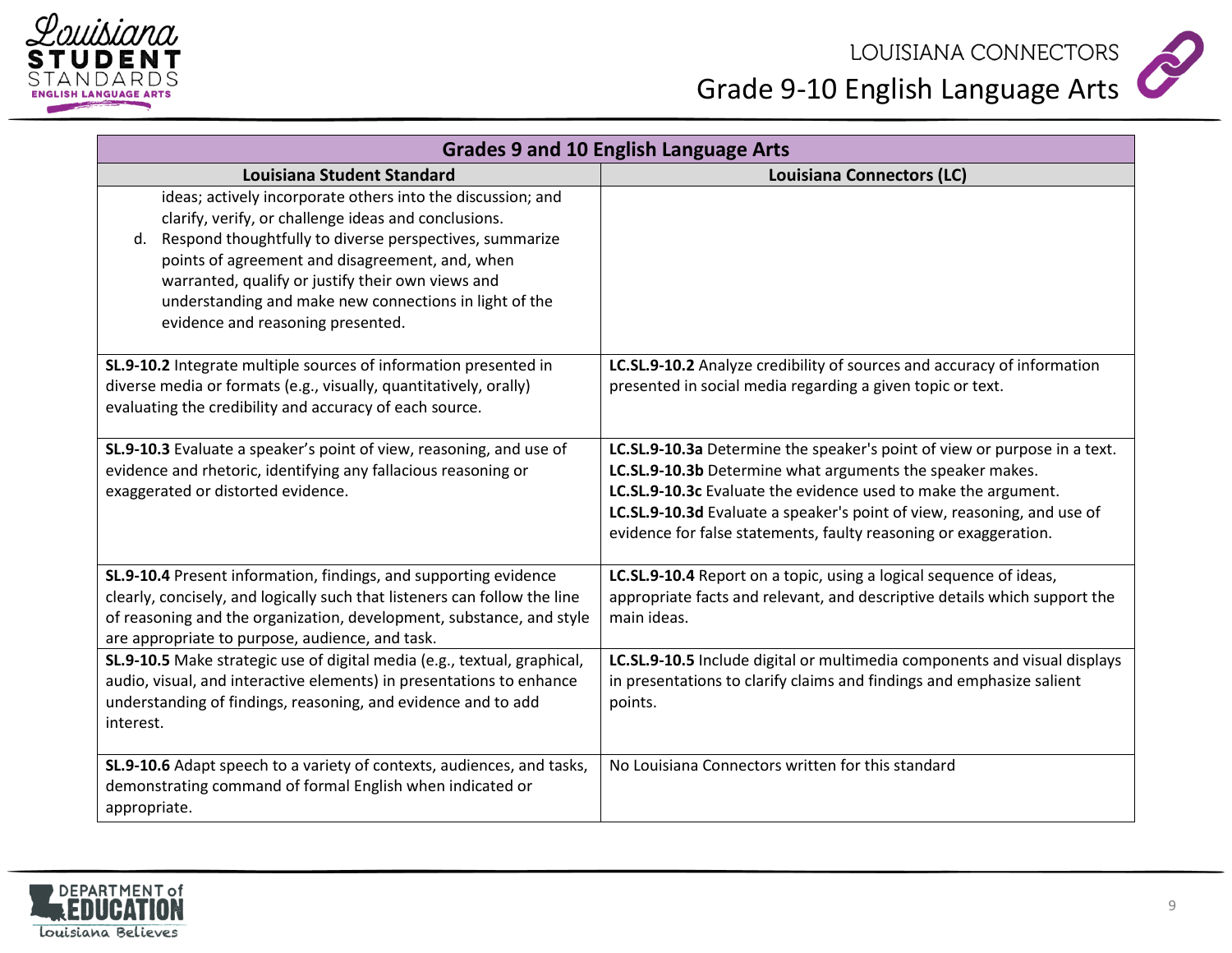



| <b>Grades 9 and 10 English Language Arts</b>                                                                                                                                                                                                                                                                                                                                                                                                                                       |                                                                                                                                                                                                                                                                                                                                                                                                                                                                                |
|------------------------------------------------------------------------------------------------------------------------------------------------------------------------------------------------------------------------------------------------------------------------------------------------------------------------------------------------------------------------------------------------------------------------------------------------------------------------------------|--------------------------------------------------------------------------------------------------------------------------------------------------------------------------------------------------------------------------------------------------------------------------------------------------------------------------------------------------------------------------------------------------------------------------------------------------------------------------------|
| <b>Louisiana Student Standard</b>                                                                                                                                                                                                                                                                                                                                                                                                                                                  | <b>Louisiana Connectors (LC)</b>                                                                                                                                                                                                                                                                                                                                                                                                                                               |
| <b>L.9-10.1</b> Demonstrate command of the conventions of Standard<br>English grammar and usage when writing or speaking.<br>Use parallel structure.<br>а.<br>b. Use various types of phrases (noun, verb, adjectival,<br>adverbial, participial, prepositional, absolute) and clauses<br>(independent, dependent; noun, relative, adverbial) to<br>convey specific meanings and add variety and interest to<br>writing or presentations.                                          | LC.L.9-10.1a Use parallel structure (e.g., when using gerunds [-ing],<br>infinitives, or voice [active or passive]) within writing.<br>LC.L.9-10.1b Use various types of phrases (noun, verb, adjectival,<br>adverbial, participial, prepositional, absolute) and clauses (independent,<br>dependent; noun, relative, adverbial) to convey meaning and add interest<br>to writing.                                                                                             |
| <b>L.9-10.2</b> Demonstrate command of the conventions of standard<br>English capitalization, punctuation, and spelling when writing.<br>a. Use a semicolon (and perhaps a conjunctive adverb) to link<br>two or more closely related independent clauses.<br>Use a colon to introduce a list or quotation.<br>b.<br>Spell correctly.<br>c.                                                                                                                                        | LC.L.9-10.2a Use a semicolon (i.e., link two or more related independent<br>clauses) and/or colon (i.e., to introduce a list or quotation) appropriately<br>in writing.<br>LC.L.9-10.2b Spell correctly in writing.                                                                                                                                                                                                                                                            |
| L.9-10.3 Apply knowledge of language to understand how language<br>functions in different contexts, to make effective choices for meaning<br>or style, and to comprehend more fully when reading or listening.<br>a. Write and edit work so that it conforms to the guidelines in a<br>style manual (e.g., MLA Handbook, Publication Manual of the<br>American Psychological Association (APA), Turabian's Manual<br>for Writers) appropriate for the discipline and writing type. | LC.L.9-10.3 Write and edit work to conform to guidelines in a style<br>manual.                                                                                                                                                                                                                                                                                                                                                                                                 |
| L.9-10.4 Determine or clarify the meaning of unknown and multiple-<br>meaning words and phrases based on grades 9-10 reading and<br>content, choosing flexibly from a range of strategies.<br>a. Use context (e.g., the overall meaning of a sentence,<br>paragraph, or text; a word's position or function in a<br>sentence) as a clue to the meaning of a word or phrase.                                                                                                        | LC.L.9-10.4a Use context (e.g., the overall meaning of a sentence,<br>paragraph, or text; a word's position in a sentence) as a clue to the<br>meaning of a word or phrase.<br>LC.L.9-10.4b Consult print or digital reference materials (e.g., dictionaries,<br>glossaries, thesauruses) to find the synonym for a word.<br>LC.L.9-10.4c Consult print or digital reference materials (e.g., dictionaries,<br>glossaries, thesauruses) to find the precise meaning of a word. |